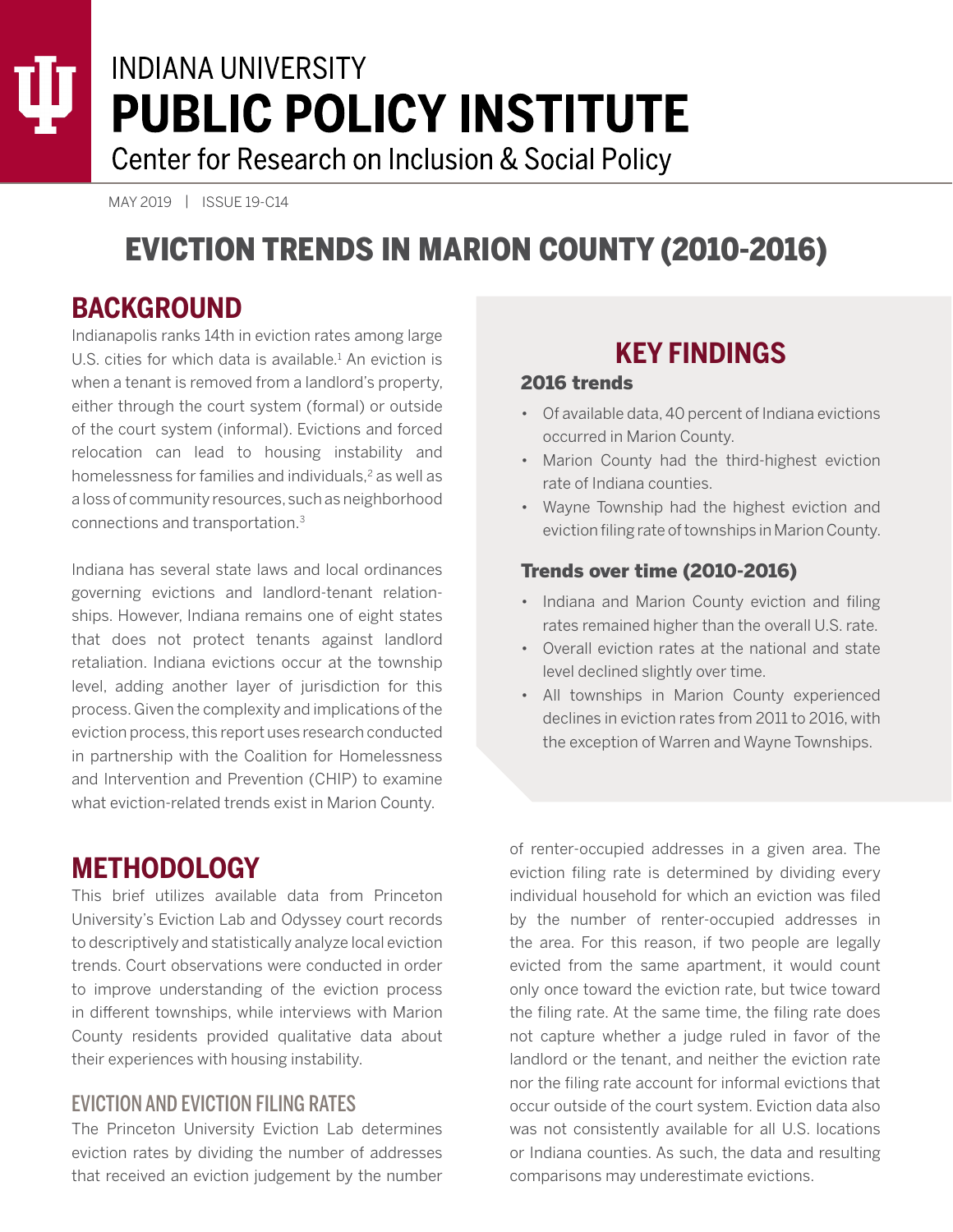# **FINDINGS** EVICTION TRENDS

Marion County has high eviction rates compared with national, state, and regional trends. In 2016, Marion County had the third-highest eviction rate among all Indiana counties with available data. Additionally, Marion County comprises 39.8 percent of eviction rates and 45 percent of eviction filings in Indiana, but only 14 percent of the state's population. Eviction rates in the U.S. remained relatively stable—around 3 percent—from 2010 to 2016 while eviction filing rates varied slightly (Figure 1). Both Indiana and Marion County eviction and filing rates remained higher than U.S. rates during the same period. Overall, Marion County's eviction and filing rates declined slightly over time, with slight increases from 2015 to 2016. Even though Marion County has a higher proportion of renters compared to the rest of the state, it has a lower proportion of renter-occupied households than Tippecanoe and Monroe counties, which are homes to major universities and have substantially lower eviction rates (4.6 percent and 0.6 percent, respectively).<sup>1,4</sup>



## **FIGURE 1. Eviction and filing rates (2010-2016)** U.S., Indiana, and Marion County<sup>1</sup>

#### **FIGURE 2. Eviction and filing rates (2016)** by Marion County townships<sup>1</sup>



## TRENDS BY TOWNSHIP

In 2016, Wayne Township had both the highest eviction rate and filing rate in Marion County, followed by Lawrence and Warren townships (Figure 2). All three townships surpassed Marion County's eviction rate of 7.5 percent and a filing rate of 17.7 percent in 2016. While Decatur and Pike townships had comparatively high filing rates, eviction rates were much lower. All townships experienced declines in eviction rates from 2011 to 2016, with the exception of Warren (24.1 percent) and Wayne townships (1.7 percent). Decatur (-52.3 percent) and Pike (-61.3 percent) townships experienced the largest declines during this time  $(Map 1).<sup>1, 4</sup>$ 

# **TREND CONSIDERATIONS**

First, each township in Marion County conducts eviction processes somewhat differently. Judicial discretion is one descriptive factor in the differences in eviction rates between townships. Some judges may encourage landlords and tenants to resolve issues independent of the courts.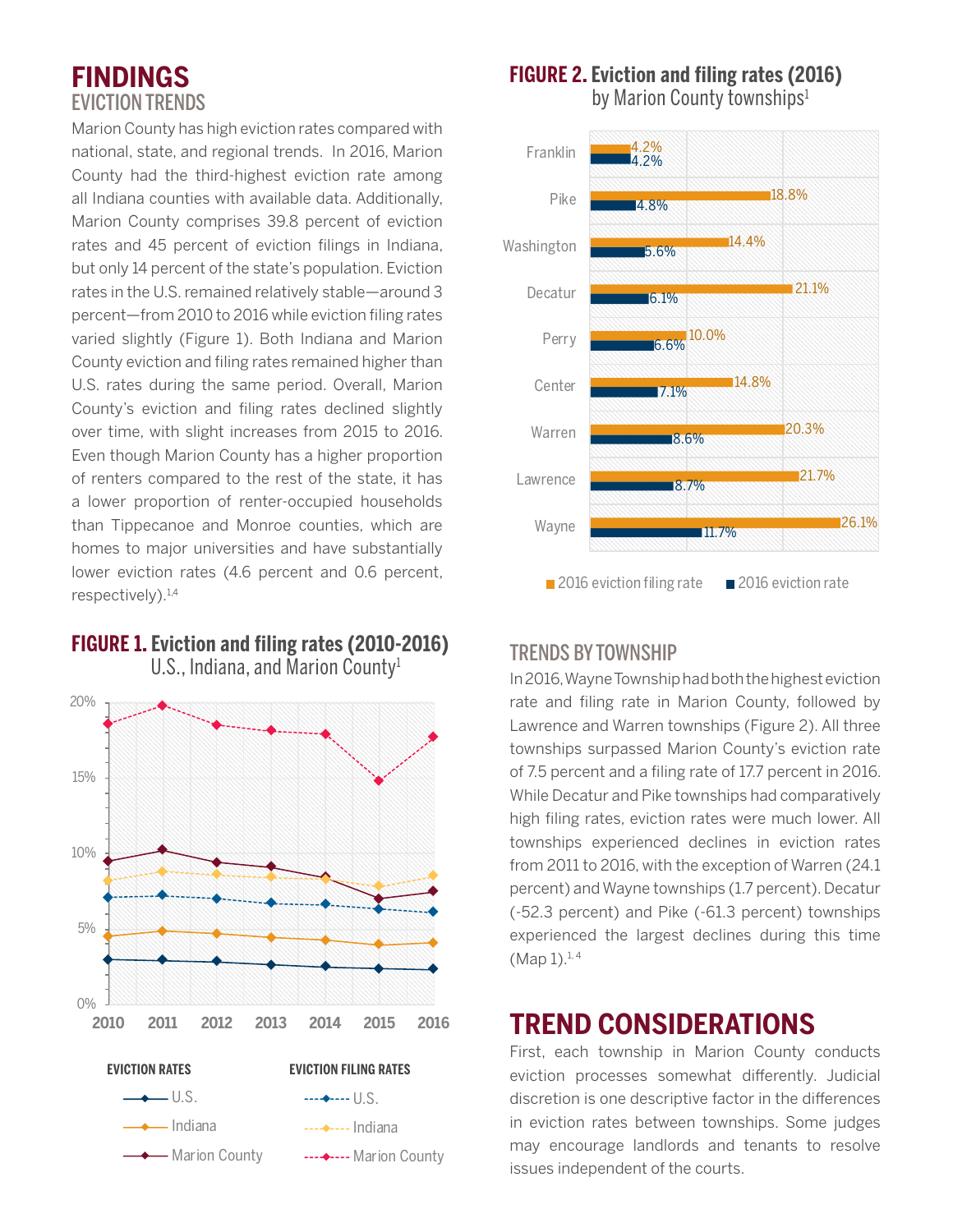![](_page_2_Figure_0.jpeg)

**MAP 5. Percent change in eviction rates in Marion County (2011-2016)**

by Census Tracts and Townships<sup>1</sup>

Second, based on local court observations and filings, the inability to pay rent is the most common reason for eviction, with many payments lapsing for three to four months. Other reasons for an eviction notice include property damage, lease violation, and crime-related issues.

Next, many interviewed renters were unaware of their rights as tenants or the rights of landlords to evict. For example, renters discussed uninhabitable living conditions, and refused to pay rent as a result of poor housing. Yet, this type of nonpayment is still a lease violation and justification for eviction.

Lastly, other studies associated several factors with a greater likelihood of household evictions, including crime rates, high minority populations, households headed by black women, and households with children.5 Preliminary research is examining what factors are significantly associated with neighborhood

eviction rates from 2011 to 2016, Additional research will further explore these relationships and related disparities.

# **IMPACT OF EVICTION**

There are multiple implications for individuals, landlords, and the community once an eviction occurs. Evictions can affect an individual's credit score and ability to find future housing. Once a tenant is evicted, the eviction ruling will often remain on his or her record regardless of whether that tenant reached a solution with the landlord. The tenant must contact the court to remove the ruling from their record. However, many individuals do not know this option exists unless the judge informs the tenant of this option.

In addition, costs associated with evictions and relocation can lead to a cyclical loss of resources. Loss of income is common, particularly due to high deposits among an already financially unstable population. Relocating can cause an individual to lose his or her job, especially if the move affects that person's transportation to work. Previous research shows that unemployment and recent job loss are up to 22 percent higher among those with past evictions, suggesting that unemployment can result from—as well as lead to—an eviction. $5$  Coupled with findings that suggest differences in eviction rates by location and area characteristics, the inequities of the impact of eviction in Marion County should be explored further.

## **RECOMMENDATIONS** TENANT-LANDLORD EDUCATION

Evictions may result from a lack of education for both tenants and landlords. Both parties may not fully understand renter rights and how to handle certain housing issues. While various community organizations offer landlord and tenant education programs, they are not usually required for either party. Furthermore, many renters may be particularly unaware of such opportunities. Directing renters to such programs for landlords and tenants may create greater understanding of the eviction process and the resources needed to prevent it.